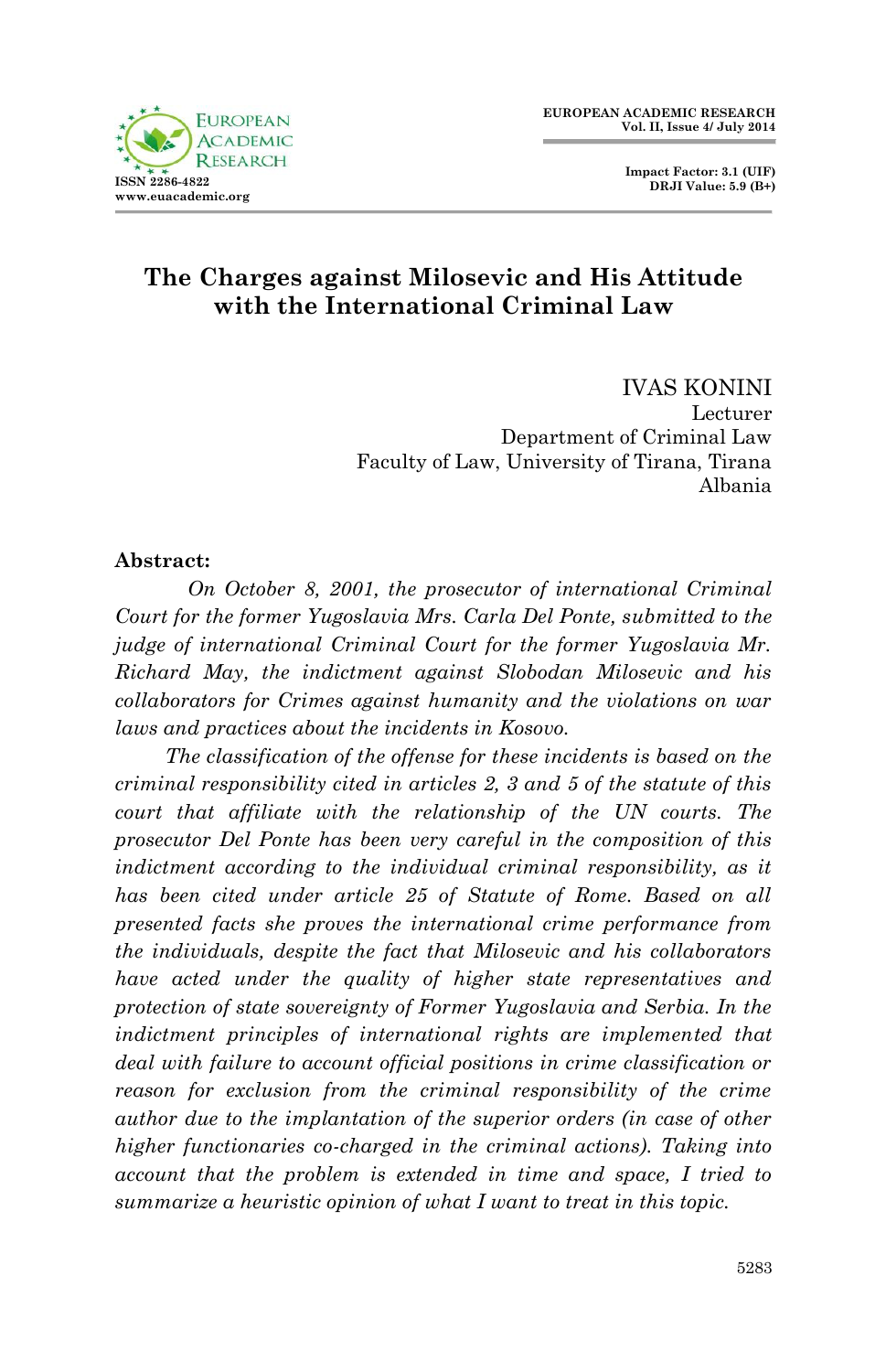**Key words:** eviction; genocide against humanity; violent transfer; war laws; persecution*.*

#### **1. Introduction**

On 12 November 2001, the Chief-prosecutor of the International Criminal Tribunal for Former-Yugoslavia, presented to the Judge of the Trial Chamber of this Tribunal, Mr. Richard May, an indictment against Slobodan MILOSEVIC and his accomplices, Milan MILUTINOVIC, Nikola SAINOVIC, Dragolub OJDANOVIC, Vlajko STOJILKOVIC and other known and unknown individuals, on grounds of the criminal offence of crimes against humanity and Violation of the war laws and customs in the events of Kosovo.

 This indictment was added to the one of 8 October 2001 presented by the Chief-prosecutor of the tribunal, Ms. Carla Del Ponte, to Judge Richard May, on the events taking place in Bosnia Herzegovina for the period between 1 August 1991 and 31 December 1995. It charges Milosevic with counts of participating in a joint criminal project, the purpose of which was "the forcible removal of the majority of the non-Serbian, mainly Muslim and Croatian population of Bosnia Herzegovina from the major areas of the Republic of Bosnia and Herzegovina."

 The indictment was presented against Milosevic and his accomplices, but for the purpose of this analysis, we will refer to Milosevic, as the main indicted, implying also his accomplices, who are subject to other additional indictments.

### **2. Historical overview**

The Former Federal Socialist Yugoslav Republic (RSFJ) was established as a federal state on 29 November 1943 and was composed of 6 republics, of which the Republic of Serbia, Croatia, Slovenia, Bosnia and Herzegovina, Macedonia and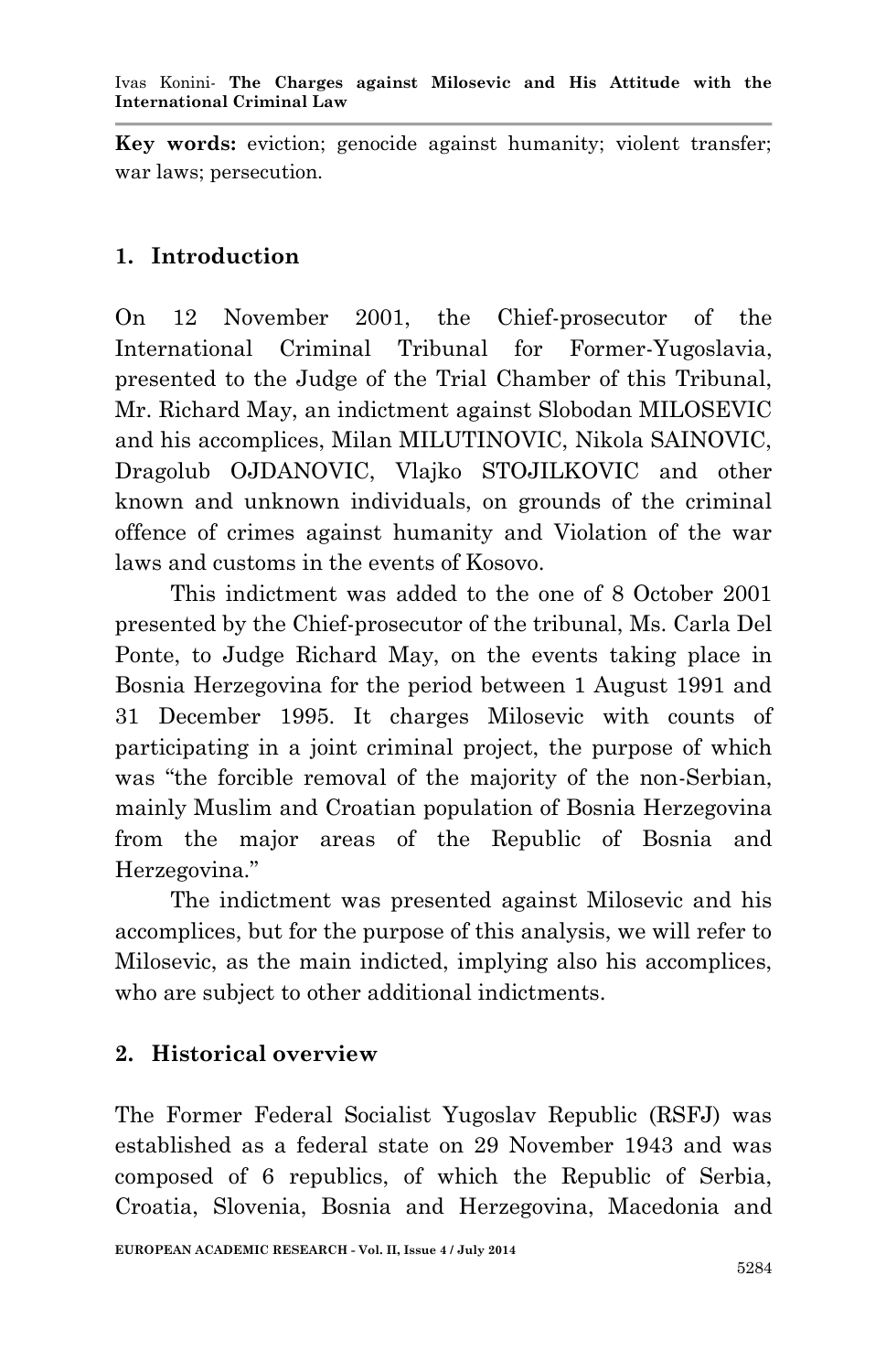Montenegro, including then-autonomous regions of Kosovo (currently, an independent state) and Voyvodina.

 The dismantling of this Federative Republic started back on 25 June 1991, with the secession of the Republic of Croatia and Republic of Slovenia and finished on 8 June 2006, which marked the separation of the last federative republic, Montenegro.

 On 28 September, 1990 Slobodan Milosevic was elected president of Serbia and, after staying at this office for two terms, he was elected as President of the Federal Republic of Yugoslavia (FRY), following pluralist elections of July 1997.

 The autonomous region of Kosovo enjoyed that status from 1968, as a result of international changes and also of the Albanian unrest that started in Prishtina, on 28 November 1968. In 1991, 120 deputies of the Kosovo Assembly, led by Ibrahim Rugova, declared Kosovo as a sovereign and independent State, which the Serbian diplomacy did not recognize as such, upon the claim that it only had the support of 15 %. Regardless of the failure of this attempt, the longing of the Kosovo people to be free and build a State was kept alive. Thus, on 28 November 1997, the Kosovars started military actions led by commander Adem Jashari and were faced with an armed response by the Serbian troops. In the meantime, Milosevic engaged in a criminal act of ethnic cleansing, by killing civilians and deporting the population from Kosovo.

 The indictment against Milosevic and his accomplices is divided into parts for the events in Kosovo and Bosnia and Herzegovina, thus, I will follow the same order in this analysis.

## *2.1 Classification of criminal offences in relation to events in Kosovo.*

Classification of the criminal offences in relation to Kosovo events is based on Article 5 of the Rome Statute, which provides that the Court shall have jurisdiction over the crimes mentioned in this indictment. The Prosecutor initiated a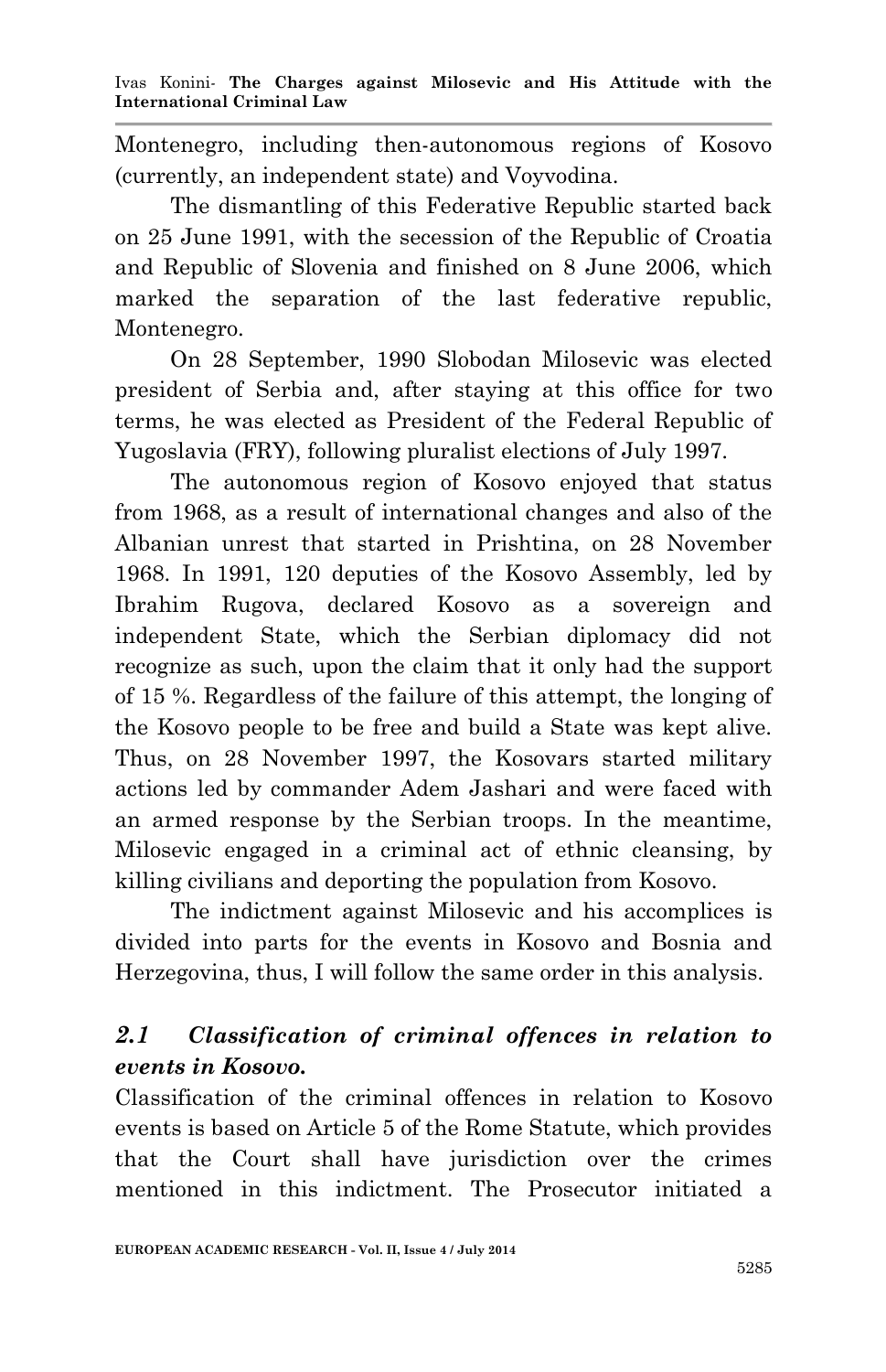proprio motu investigation, based on the information on the committed offences, which indicates that a criminal project had been started and implemented against the Albanian population in the region of Kosovo. This criminal project refers to the period between 1 January and 20 June 1999. During this period, Milosevic and the other indicted, together with their accomplices, staged a campaign of terror and violence directed at Kosovo Albanian civilians living in Kosovo. The campaign was carried out by the military, paramilitary and police forces of the Former Yugoslav Republic and Serbia. Milosevic and the other indicted held at the time high offices in the state structure and the army. He was the main instigator and head of this extremely violent campaign that resulted into a mass deportation of Kosovo Albanians from their territory, rapes and killings committed by the troops organized by Milosevic.

The indictment contains 5 main counts:

|                          |  | Count 1 : DEPORTATION              |
|--------------------------|--|------------------------------------|
|                          |  | Count 2 : FORCIBLE DISPLACEMENT    |
|                          |  | Count 3 : CRIMES AGAINST HUMANITY  |
|                          |  | Count 4: VIOLATION OF WAR LAWS AND |
| CUSTOMS                  |  |                                    |
| <b>Contract Contract</b> |  | Count 5 : PERSECUTION              |

#### *2.2 Deportation and forcible displacement (Count 1 & 2)*

The indictment refers to the extended and systematic attack on the civil population, as provided for by Article 7 (d), crimes against humanity, "deportation or forcible removal of the population" that implies the forcible displacement of the individuals from the region where they legally live through deportation or other forcible actions. The indictment states in a clear and accurate manner that this was a planned, regular and well-organized purpose by Milosevic and his accomplices, as follows: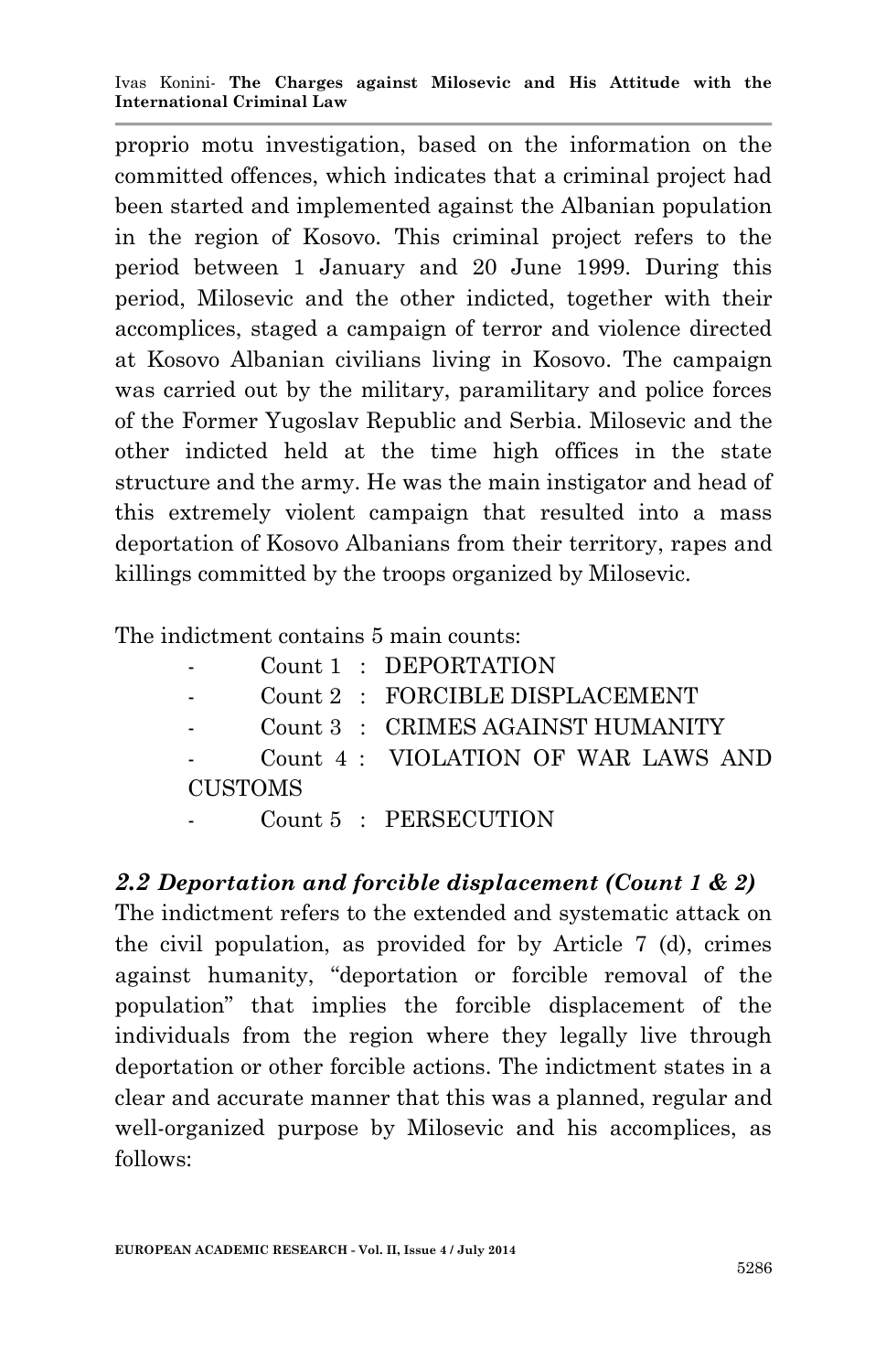- In a systematic manner, forcibly expelled and internally displaced hundreds of thousands of Kosovo Albanians from their homes across the entire province of Kosovo by creatingcreated an atmosphere of fear and oppression through the use of force, threats of force, and acts of violence.
- They engaged in a systematic campaign of destruction of property owned by Kosovo Albanian civilians. This was accomplished through the widespread shelling of towns and villages; the burning of homes, farms, and businesses; and the destruction of personal property, including houses, farms, economic facilities, cultural monuments and religious object. As a result of these orchestrated actions, villages, towns, and entire regions were made uninhabitable for Kosovo Albanians.
- They created an atmosphere of fear and all-around chaos, by commission of acts of violence. They harassed, attacked and publicly killed Kosovo Albanians, in order to force their families or neighbours to move out. Sexual assaults and the raping episodes against Kosovo women added to the situation of terror in the region. Many Albanians were not subject to direct violence, were forced to leave their houses, because of such terror.
- Kosovo civilians were systematically displaced from Kosovo towards the border with the Republic of Albania and Former Yugoslav Republic of Macedonia. Thousands of Albanian families were forcibly displaced towards the borders in foot, by tractors or other means and en route to the border they were looted, beaten and ill-treated by Serbian troops, in order not to return anymore. Such deportation included also the organized transportation by Milosevic in trains and buses, so that the area were ethnically cleansed the sooner possible. As Kosovo Albanians were forced from their homes and directed towards Kosovo's borders, they were subjected to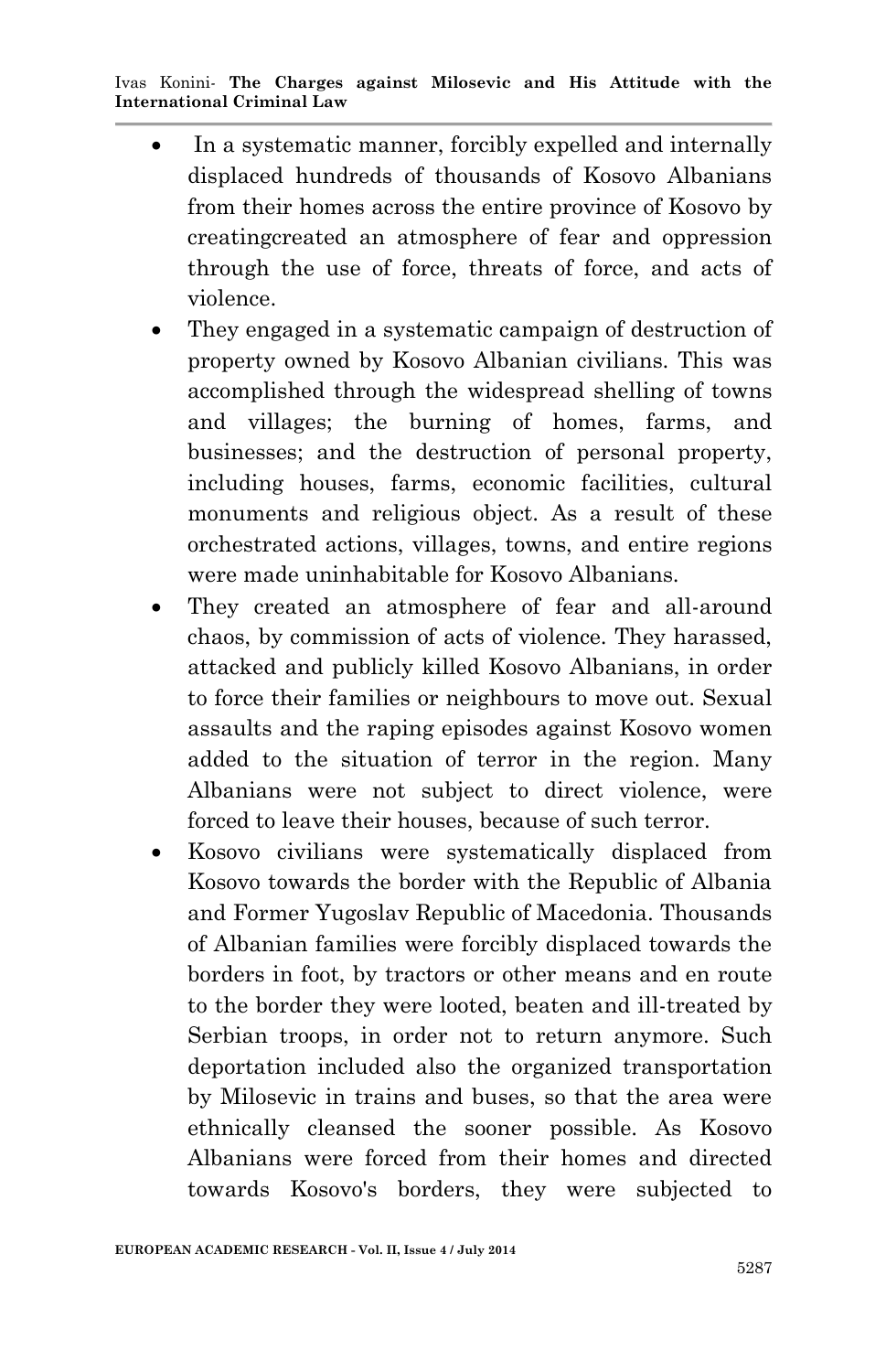demands to surrender identity in order to erase any record of the deported Kosovo Albanians' presence in Kosovo and to deny them the right to return to their homes.

• Kosovo Albanians were forced to abandon their houses and to seek for shelter for days, weeks and months in other villages or in the forests and mountains of the region, with thousands dying because they could not resist the weather conditions.

Between 1 January 1999 to 20 June 1999, as a result of the oppression and violence exerted on the civilian population of the Kosovo Albanians, around 800,000 were deported or expelled or forcible deported. The indictment contains 19 specific cases of such violence, by annotating dates, names of cities and villages from across the region.

 This criminal strategic project was enacted through real military operations by the armed forced of the Serbian army that was directly led by Milosevic and the other indicted, as well as their accomplices.

# *2.3 Crimes against humanity (murder), violation of war laws or customs (Counts 3 & 4)*

With reference to the above facts presented in count  $1 \& 2$ , forcible deportation and displacement, and by including new evidence, the indictment proves that the military forced of FRY and Serbia, led, instigated and headed into concrete operations by Milosevic and his accomplices, have committed systematic killings across Kosovo region, causing the death of many victims from the civilian population of the region.

 The murder offence is punishable under Article 5 (c) war crimes and Article 7 (a), crimes against humanity, murder, which considers as such every attack directed against any civilian populations through multiple actions, regardless of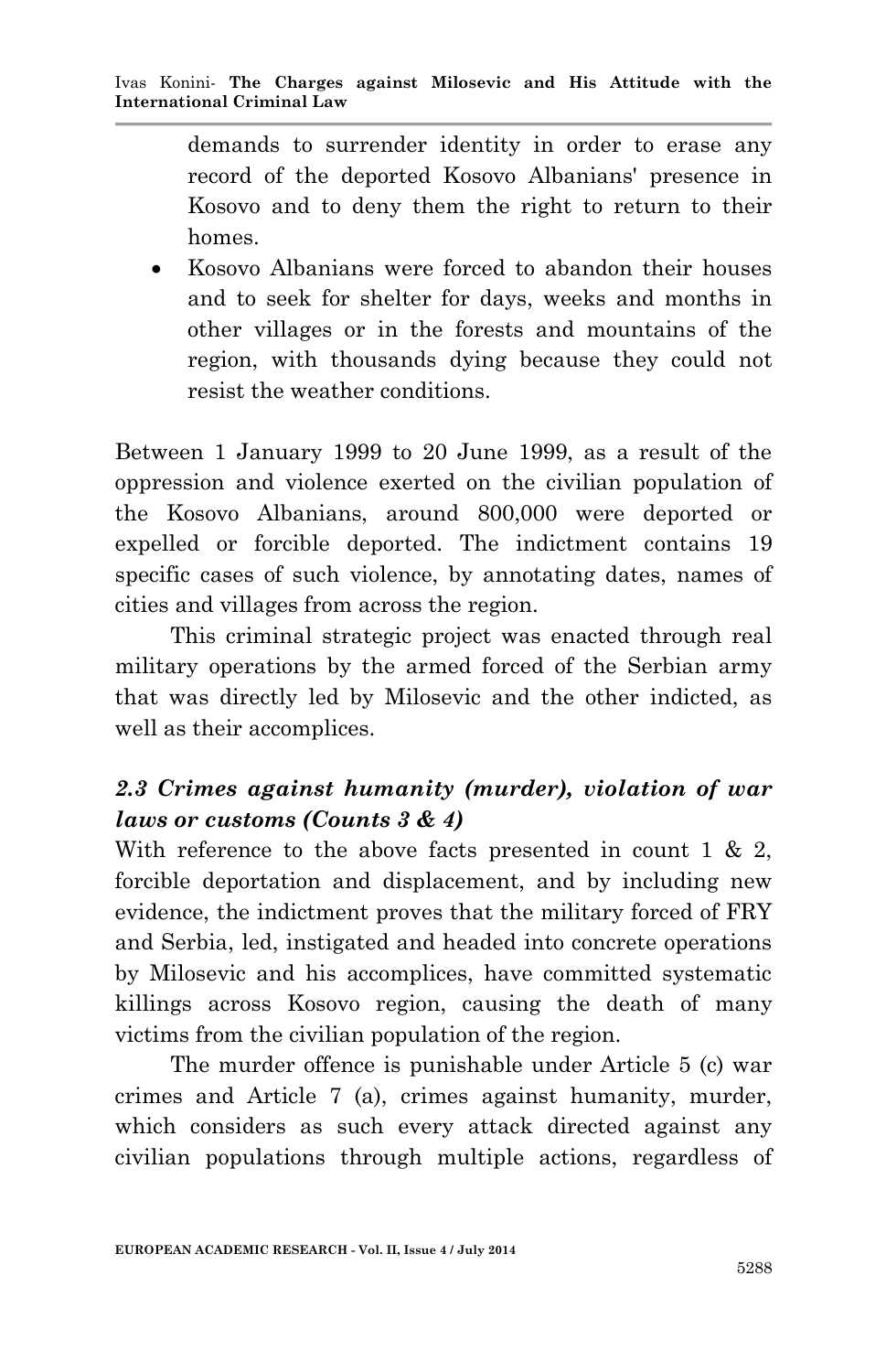whether they such attacks are in line with or help the state politics or organizations.

 Point 4, Violation of the laws and customs of war, is punishable under Article 3 of the Statute of the Tribunal and recognized as such under Article  $3(1)(a)$  – (murder) of Geneva Conventions. The indictment provided evidence to corroborate the state crime committed by FRY and its armed forces, led and inspired by Milosevic and his accomplices against the civilian population of Kosovo Albanians.

 The indictment quotes the names of killed individuals according to the dates of killing and places of residence. In brief, it was proved that in the inhabited areas of Reçak, Bellaçerke, Krushe e Vogel and Krushe e Madhe, Gjakova, Padalishte, Izbice, Vushtri, Meje, Burgu i Dubraves, Suhareke, Kaçanik, Sllatinje, Stagove and Lisnaje, 606 civilians were killed, as identified and quoted by name, of whom 534 males and 72 females.

#### *2.4 Persecution (Count 5)*

This offence is additionally punishable by Article 7(h) of the Statute, Crimes against Humanity, which foresees persecutions on political, racial and religious grounds. The aggression by FRY and Serb forces in function of a *criminal apartheid policy* caused the forcible removal and deportation of 800 thousand civilians from Kosovo Albanians, while hundreds and thousands of identified and unknown civilians were killed and slaughtered. Albanian women and girls of Kosovo were subjected to sexual assaults by the militaries, whereas business, religious, monumental and cultural facilities were destroyed, etc. All these counts come under crimes against humanity, which are subject of review by this tribunal.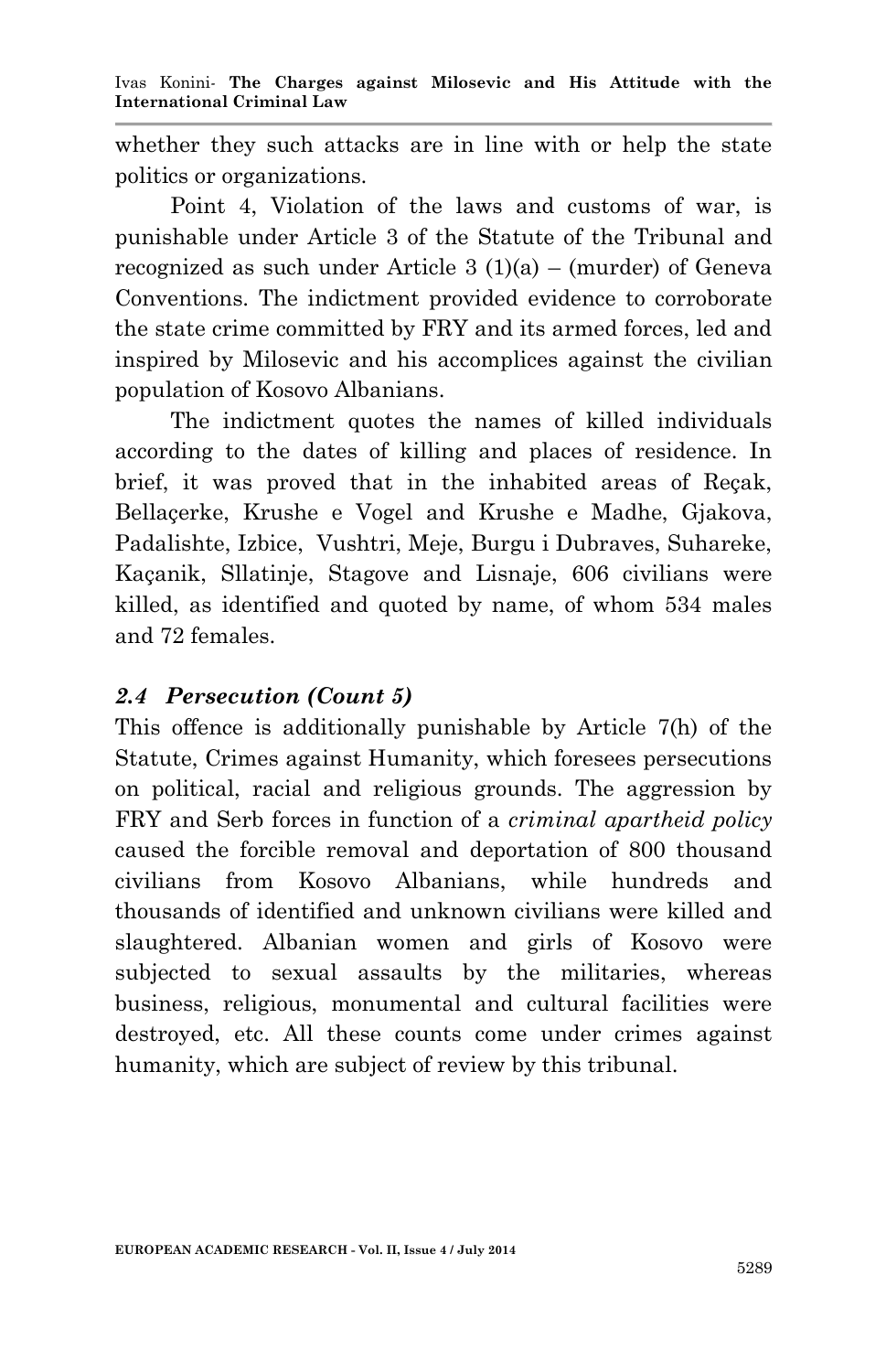#### **3. Classification of criminal offences in relation to events in Bosnia-Herzegovina**

The standard of the criminal offences established in this indictment for the events in Bosnia and Herzegovina shall be the same as that applied for the indictment in relation to the events in Kosovo. Likewise, the indictment focuses on the commission of war crimes, according to Articles 2, 3, 5 and 7(1) of the Tribunal Statute. Milosevic is accused of having committed the criminal offence of participating in the joint criminal enterprise, the purpose of which was the violent and final removal of the majority of the non-Serb population, principally the Muslim and Croatian population in Bosnia and Herzegovina for the period of 1992-1995.

 The indictment on the events of Bosnia and Herzegovina is more extended and includes other crimes provided for under the Tribunal Statute. Further, we will enlist in brief the counts and criminal charges against Milosevic in relation to these events.

### *3.1 Genocide and complicity in genocide*

Milosevic and his accomplices planned and committed the whole or partial destruction of the ethnic groups of Bosnia Muslims and Bosnian Croatians by means of:

- The widespread killing of thousands of Bosnian Muslims and Bosnian Croats, during and after the take-over of territories within Bosnia and Herzegovina.
- In many of the territories, educated and leading members of these groups were specifically targeted for execution, often in accordance with pre-prepared lists. After the fall of Srebrenica in July 1995, almost all captured Bosnian Muslim men and boys, altogether several thousands, were executed at the places where they had been captured or at sites to which they had been transported for execution.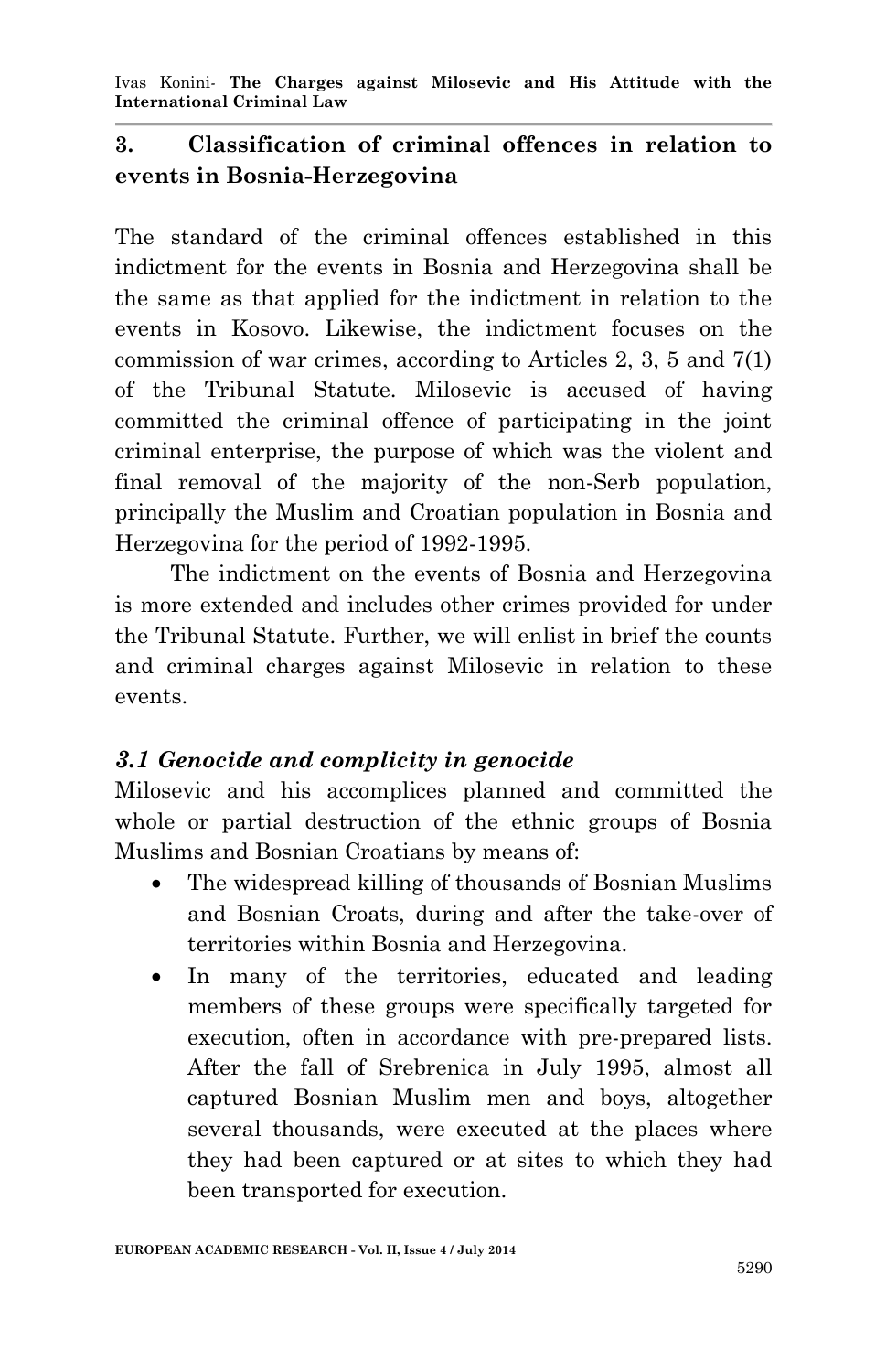- The killing of thousands of Bosnian Muslims and Bosnian Croats in detention facilities within Bosnia and Herzegovina, where they had been detained due to their disobedience to Milosevic regime
- Subjection to physical and psychological torture of the detainees who were not executed in the detention facilities of Bosnia and Herzegovina.

Because of these actions and omissions, Slobodan Milosevic committed the crime of Genocide and Complicity in Genocide, which classified as CRIME AGAINST HUMANITY by Rome Statute and is punishable under Articles  $4 \frac{3}{a}(e)$ ,  $7(1)$  and 7(3) thereof.

 Statistics indicate that the genocide exercised in this area led to the forced deportation from their habitation 268,050 non-Serb individuals.

### *3.2 Persecution*

Criminal offence classified under crimes against humanity and punishable under Articles 5 and 7 of the Statute. From March 1992 to 31 December 1995, Serb forces, which included also operative local paramilitary TO troops and police forces of Serbia and Montenegro, attacked and took over the villages of Bosnia and Herzegovina. After taking control, in concert with local Serb authorities, they established a regime of persecution, aimed at cleansing the occupied territories on grounds of ethnicity, race and political affiliation, by means of:

- Execution, imprisonment and inhuman treatment, creating an unbearable situation of persecution against the local inhabitants
- Forced labour of detainees, mainly to open the graves of their friends
- Cruel and inhuman treatment of the inhabitants of the communes of the area, including sexual violence, torture and forced inhuman living conditions.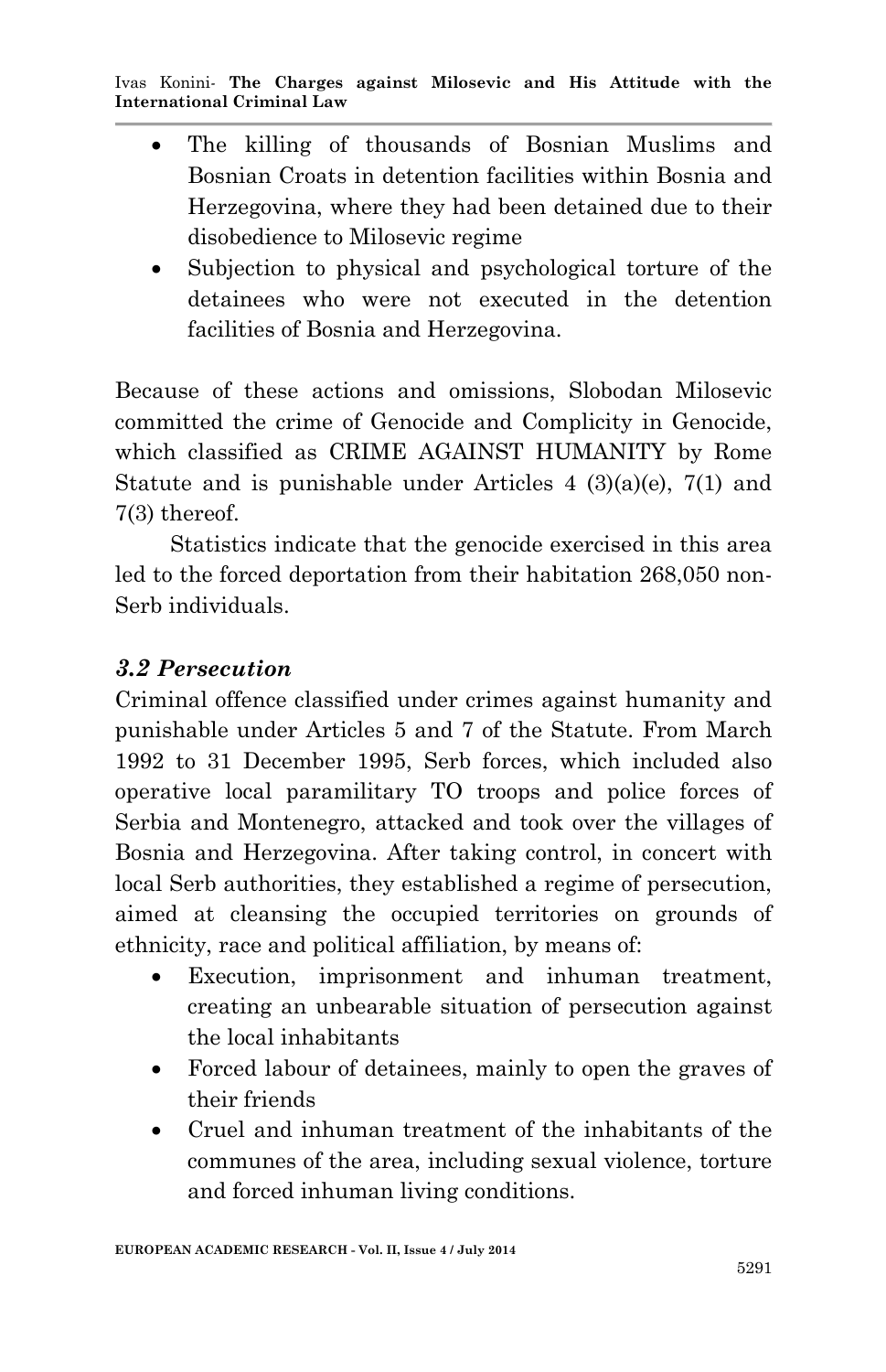- Imposition of restrictive measures on the inhabitants in these areas, such as restriction of their freedom of movement, dismissals from jobs and removal from positions of authority, arbitrary searches of their homes, negation of the right to fair trial and denial of the right to equal access to services, including health care.
- Beating and robbing, appropriation and plunder of the properties of Muslim and Croatian population of Bosnia and other non-Serb civilians. Intentional destruction of houses and other private and public property, their cultural and religious institutions or other historic and sacred sites.

By these acts and omissions, Slobodan Milosevic committed the offence of persecutions on political, racial or religious grounds, a CRIME AGAINST HUMANITY, punishable under Articles 5(h) and 7(1) and 7(3) of the Statute of the Tribunal.

### *3.3 Extermination, murder and wilful killing*

With reference to the same period, Slobodan Milosevic is charged with extermination, murder and wilful killing of the above-mentioned groups, effected by:

- The killing of Bosnian Muslims, Bosnian Croats and other non-Serbs in their towns and villages, during and after the take-over of their territories
- Their killing in detention facilities or their places of residence.

In regard to this count, Slobodan Milosevic is charged with extermination, murder and wilful killing, classified as CRIME AGAINST HUMANITY by Rome Statute, and which is punishable under Articles  $2(a)$ ,  $5(a)$  (b),  $7(1)$  and  $7(3)$  of this Statute.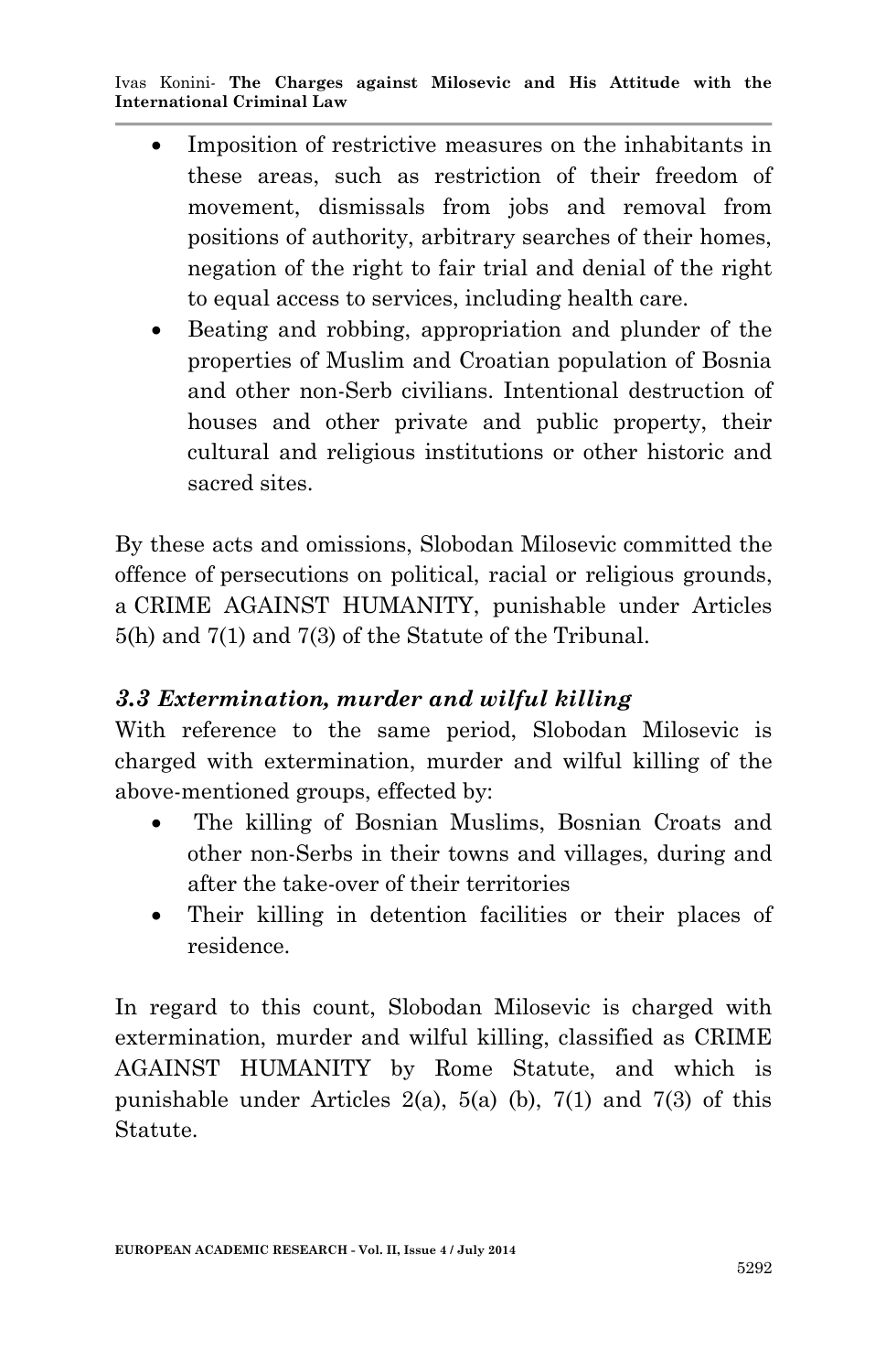- *3.4 Unlawful confinement, imprisonment, torture, wilfully causing great suffering, other inhumane acts.*
	- Imprisonment, Crime against humanity, punishable under Articles 5(e) and 7(1) and 7(3) of the Statute of the Tribunal.
	- Torture, Crime against humanity, punishable under Articles 5(f) and 7(1) and 7(3) of the Statute ; grave breach of the Geneva Conventions of 1949, punishable under Articles 2(b), 7(1) and 7(3) of the statute; Breach of the laws of customs of war, punishable under Articles 3 ,7(1) and 7(3) of the Statute.
	- Unlawful confinement, a grave breach of Geneva Conventions of 1949, punishable under Articles  $2(g)$ ,  $7(1)$ and 7(3) of the Statute
	- Wilfully causing great suffering, a grave breach of Geneva Conventions of 1949, punishable under Articles 3, 7(1) and 7(3) of the Statute
	- Cruel treatment, a grave breach of Geneva Conventions of 1949, punishable under Article 3, 7(1) and 7(3) of the Statute.

### *3.5Deportation and inhumane (forcible) acts.*

The above crimes are classified as below:

- Unlawful deportation or transfer, a Crime against humanity, punishable under Articles 5(d) and 7(1) and 7(3) of the Statute of the Tribunal; a grave breach of Geneva Conventions of 1949, punishable under Articles  $2(g)$ , 7(1) and 7(3) of the Statute.
- Inhumane actions (forcible transfer), a Crime against humanity, punishable under Articles 5(i) and 7(1) and 7(3) of the Statute.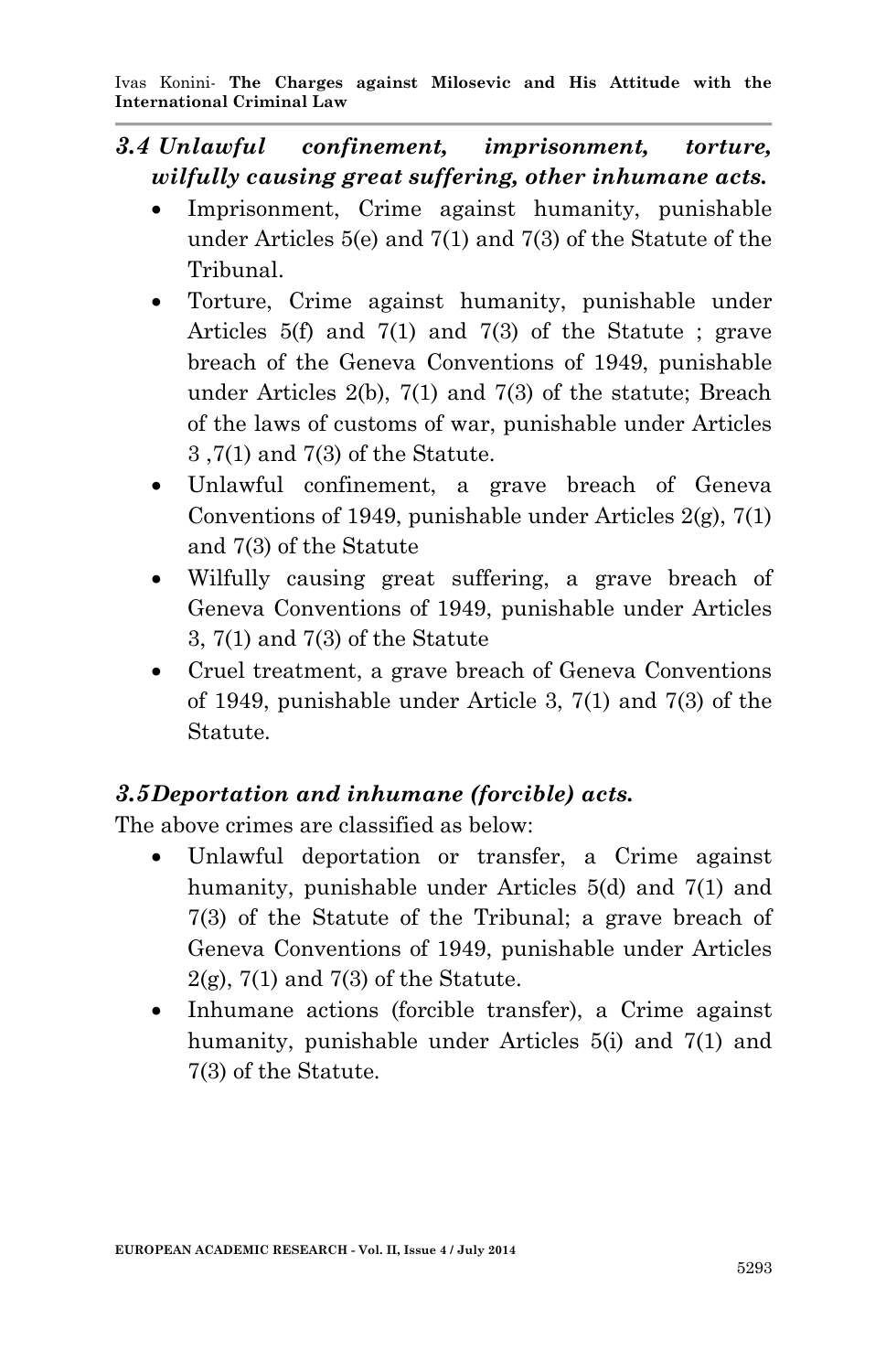### **4. Legal analysis**

The indictment is formulated pursuant to the right conferred to this Tribunal by virtue of the Statute, known as the Rome Statute and endorsed in 17 July 1998 in Rome. Article 15 of the statute acknowledges the right of the prosecutor to start an investigation based on the information obtained on the crimes falling within the jurisdiction of the Court.

 On the other hand, the Tribunal has admitted the presentation of the indictment, based on Article 18 of the Statute, providing the preliminary actions in relation to the admissibility of the indictment.

 Presentation and admission of this indictment by the Tribunal marked the beginning of what is known as the "Trial of the Century".

 The Prosecutor Carla Del Ponte started investigations proprio motu, based on the information obtained on the committed crimes, and stating that similar crimes pose a threat to the peace and security in the region and beyond. Impunity of the perpetrators of these crimes would result into the precedent of infringing the UN Charter in relation to the territorial integrity or political independence of every State. At the same time, she was careful so that the indictment would not be considered as the authorization of one State to intervene in an armed conflict or the internal affairs of another State.

 The analysis of the criminal responsibility for the events in Kosovo and Bosnia and Herzegovina shall take into account certain fundamental elements required to determine the criminal responsibility of the implicated individuals, such as:

### *4.1 Individual criminal responsibility*

The indictment presented by the Prosecutor is based on the individual criminal responsibility, provided in Articles 2, 3, 5 and 20 of the Statute of this Court, which dwell on the relationship of the Court with the United Nations and the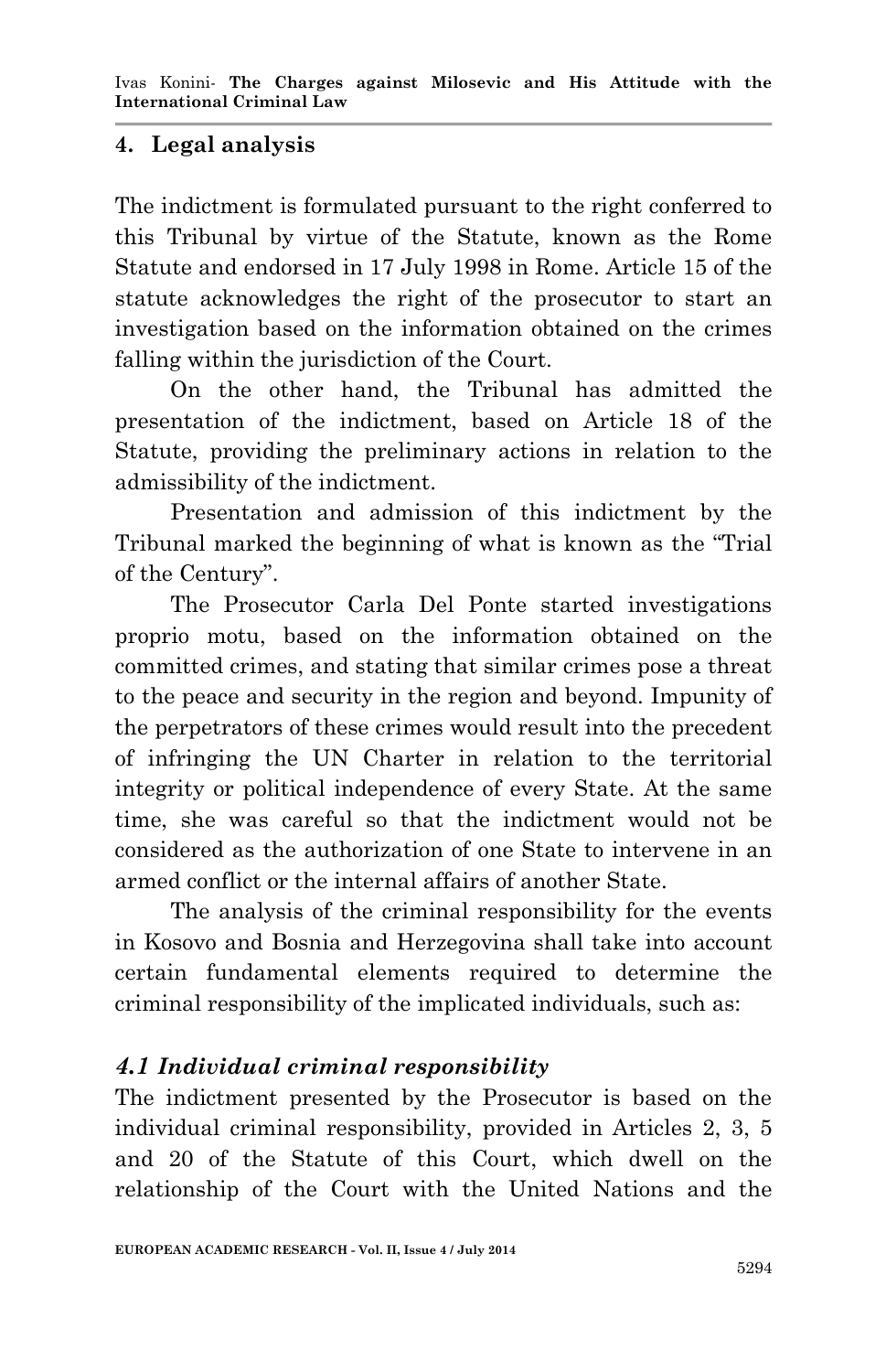crimes that fall within the jurisdiction of this Court, respectively. More specifically, Article 5 of the Statute determines the jurisdiction of the court in adjudicating the cases related to

- Crime of Genocide
- Crimes against humanity
- War crimes
- Crime of aggression.

 In this context, the indictment fully complies with its object to be adjudicated by the Hague Tribunal, as referred to in Article 17 of this statute. The indicted shall be held individually responsible of the crimes of which he is accused in this indictment, in accordance with the above-mentioned articles, and in particular, on Article 7(1) of the Statute "Crimes against Humanity."

After engaging in the joint criminal enterprise, in concert with his accomplices, Slobodan Milosevic planned, instigated, ordered, committed, or in whose planning, preparation, or execution he otherwise aided and abetted a campaign of terror and willful broad or systematic violence directed against the Albanian civilians of Kosovo, with residence in Kosovo, in the Federal Republic of Yugoslavia.

 By using the word "committed" in this indictment, the Prosecutor does not intend to suggest that the accused physically committed any of the crimes charged personally, but she refers to participation in a joint criminal enterprise as a coperpetrator among others of the deportation of a considerable part of the Albanian population of Kosovo from the territory of the Kosovo region, in order to keep forcible under control such region (currently, the State of Kosovo).

The individual responsibility in this indictment has been proved, as Milosevic is mentioned to having directly participated in the enforcement of the criminal plan in the following ways: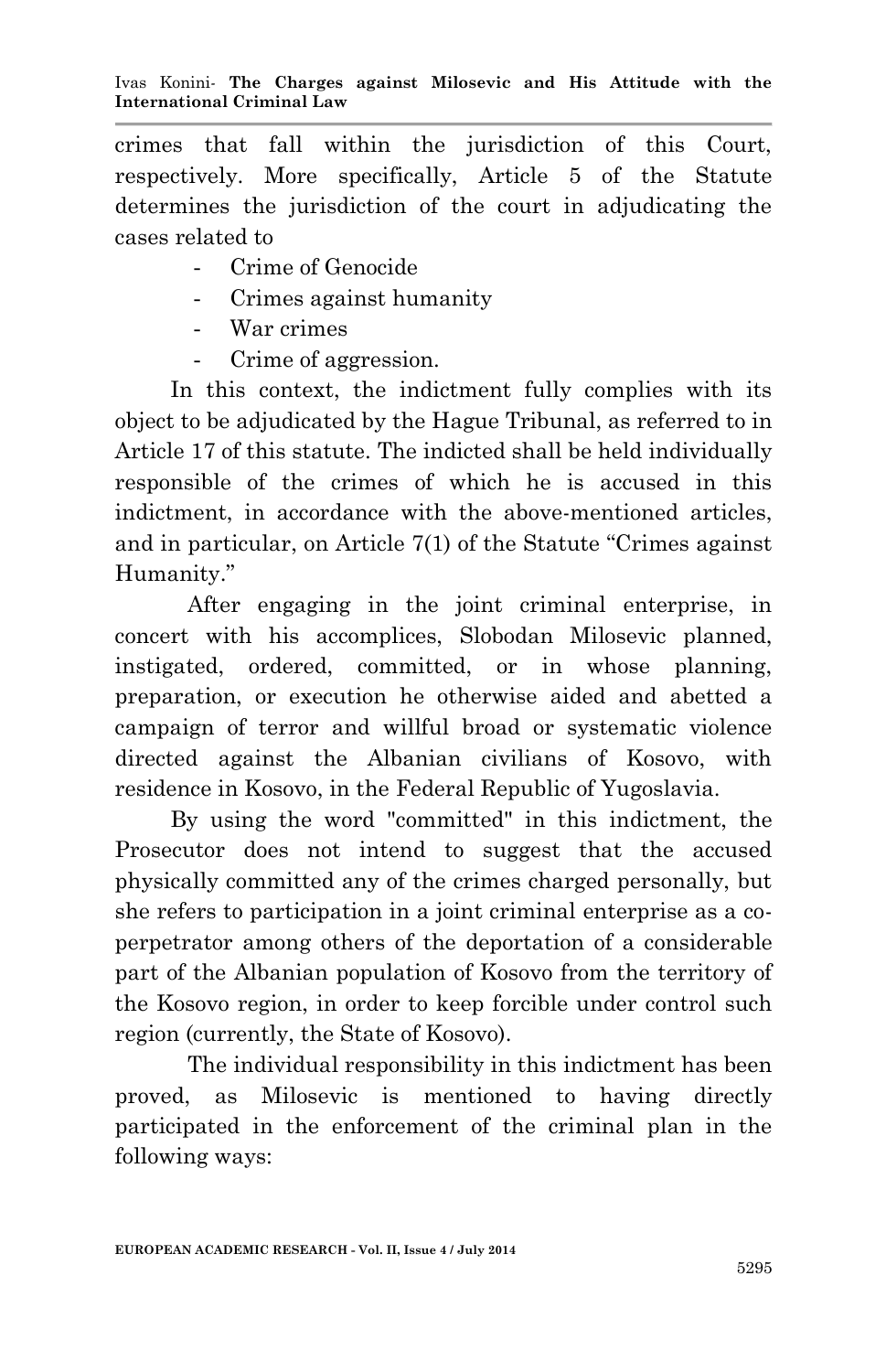- As the head of State, he instructed the authorities of the Republic of Serbia to establish armed forces that would engage in fights outside the territory of the Republic of Serbia, in particular in the territories of Kosovo and Croatia.
- He provided financial, logistical and political support to the regular and non-regular troops and subsequently had them forcibly enter these territories, exert violence and deport the non-Serbian population from there.
- He prepared the criminal plan of takeover and promised to distribute to the Serbian population the property released as a result of the deportation of the population.

# *4.2 Criminal responsibility for the actions or omissions of his subordinates*

Pursuant to Article 7 (3) of the Statute of the Tribunal, A superior is responsible for the criminal acts of his subordinates if he knew or had reason to know that his subordinates were about to commit such acts or had done so. Additionally, upon finding out that such actions or omissions had been committed, he should have taken the necessary and reasonable measures to prevent such acts or to punish the perpetrators.

The arguments presented by the case prosecutor in this indictment are related to the exercise of powers by Slobodan Milosevic with regard to:

- Exercise of the authority as the President of FR of Yugoslavia
- The office of the Chair of the Supreme Defence Council, which establishes the plan of defence and takes decisions in relation to the armed forces
- The office of the Commander of the armed forces in case of war or immediate war threat. In relation to the latter, He, on 23 March 1999, declared an immediate threat to war and on 24 March 1999 declared the state of war with Kosovo.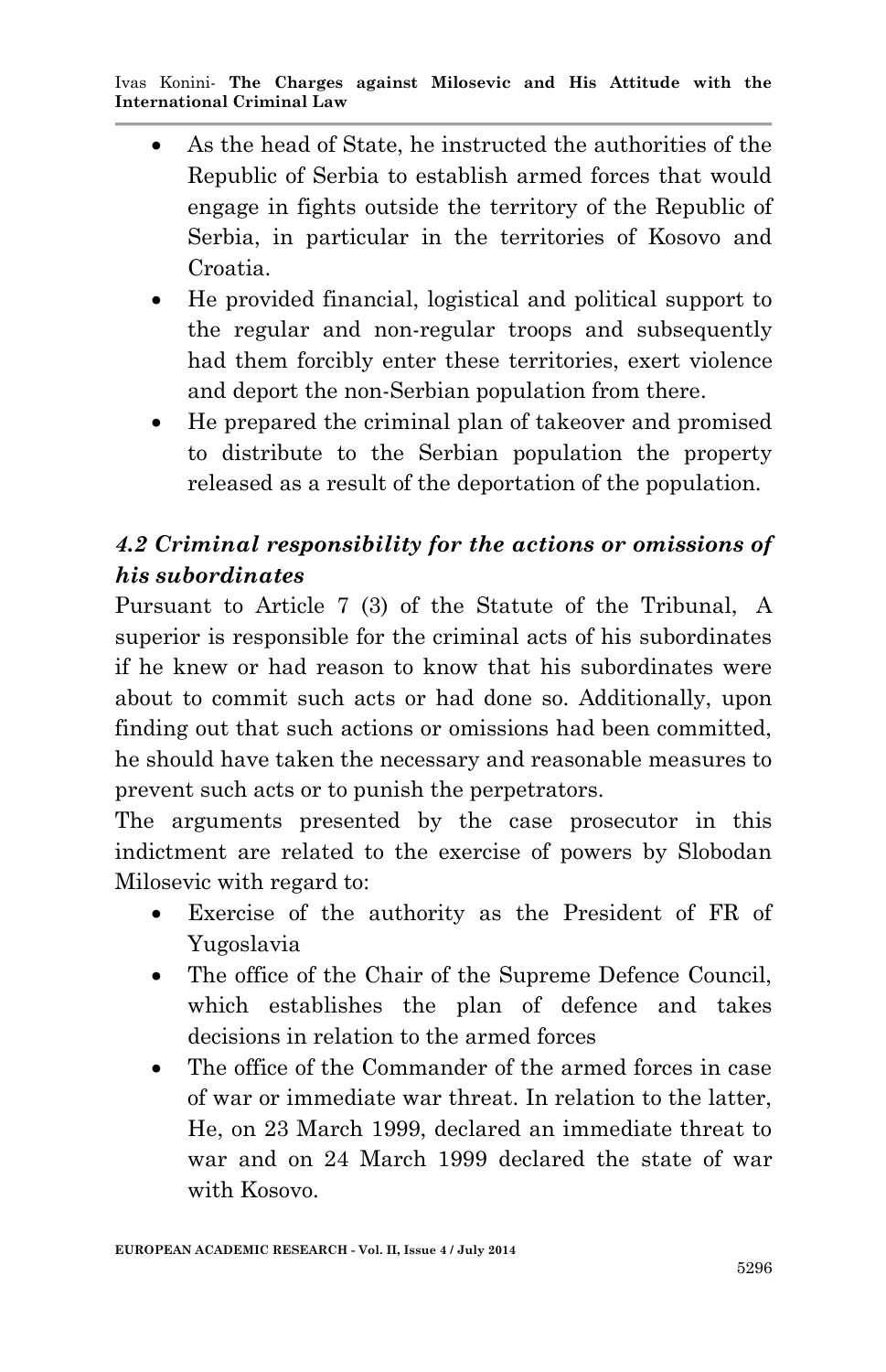## *4.3 Individual responsibility related to de facto exercise of authorities involved in crime*

For the period of war staged by the FRY militaries in the former Yugoslav republics, especially in Kosovo, he involved in his criminal platform which he drafted, led and executed, all the constitutional bodies over which Slobodan Milosevic and his accomplices exercised an absolute power de facto. Thus, He exercised his absolute power over:

- The institutions which were under the control of Serbia and autonomous regions, such as the police, the political life and information means. For the period established in this indictment, He controlled the representation of the autonomous regions in the federal bodies
- On the Ministry of Interior
- On the territorial military units, civil protection units and other armed groups, which committed the crimes presented in this indictment.

All the elements contained in this indictment have been categorized under the standards which qualify them as international crimes.

- a) Thus, the count of genocide contains all the required elements to categorize it as a subject of the International Criminal Law. The murder of the members of a group, causing of bodily and mental harm, physical annihilation and prevention of births within the group, etc., meet all the required parameters to fall in this category.
- b) Additionally, the crimes against humanity have been analyzed and corroborated based on all the standards provided by the international criminal law. Thus, in this indictment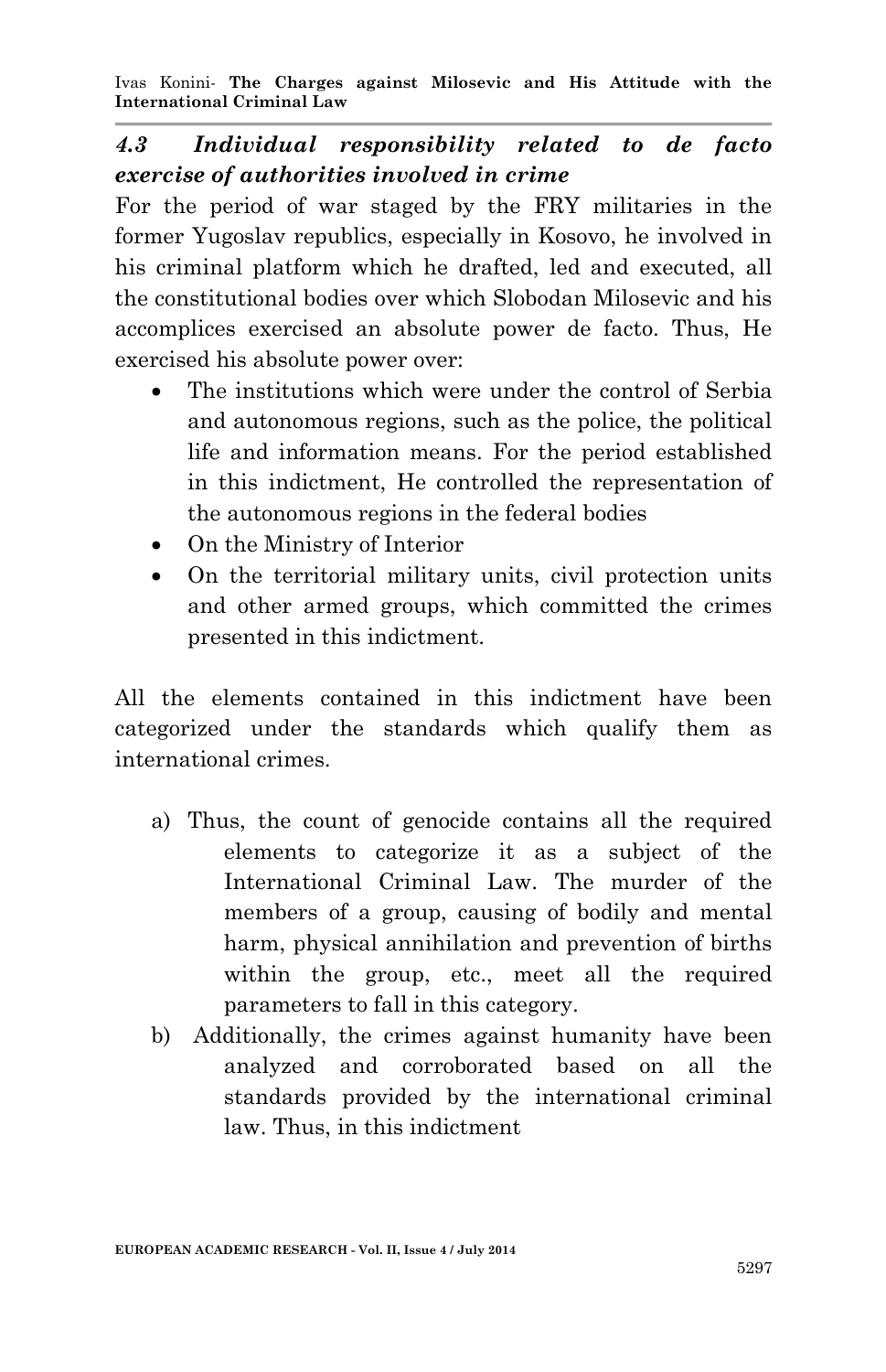- Murder has been categorized as an offence which is committed wilfully and with/without premeditation
- Extermination meets all the criteria of mass killings or deprivation of the right to such living conditions that lead to the destruction of a group
- Deportation (removal from the territory of a State) or forcible transfer (removal from the area in which they are living and placement into another area within the State) of the population are inherent throughout the indictment.
- Imprisonment or other acts of severe deprivation of freedom have been proved to be present, in breach of all the provisions of the international law.
- Sexual violence is present in this indictment in all its classical forms, such as rape, enforced sterilization or forced pregnancy.
- Apartheid appears in its most classical form of systematic domination of the Serbian minority over the Albanian civilian population of Kosovo.
- Enforced disappearance of persons, with a purpose to avoid legal protection from elements supported by the state.
- c) The war crimes appear in this indictment as a severe breach of the international rules deriving from international treaties in relation to armed conflicts. From the objective perspective, the indictment has proved that such crimes were committed against persons who did not participate in armed confrontations and who, moreover, were from the unprotected civilian population. They were shaped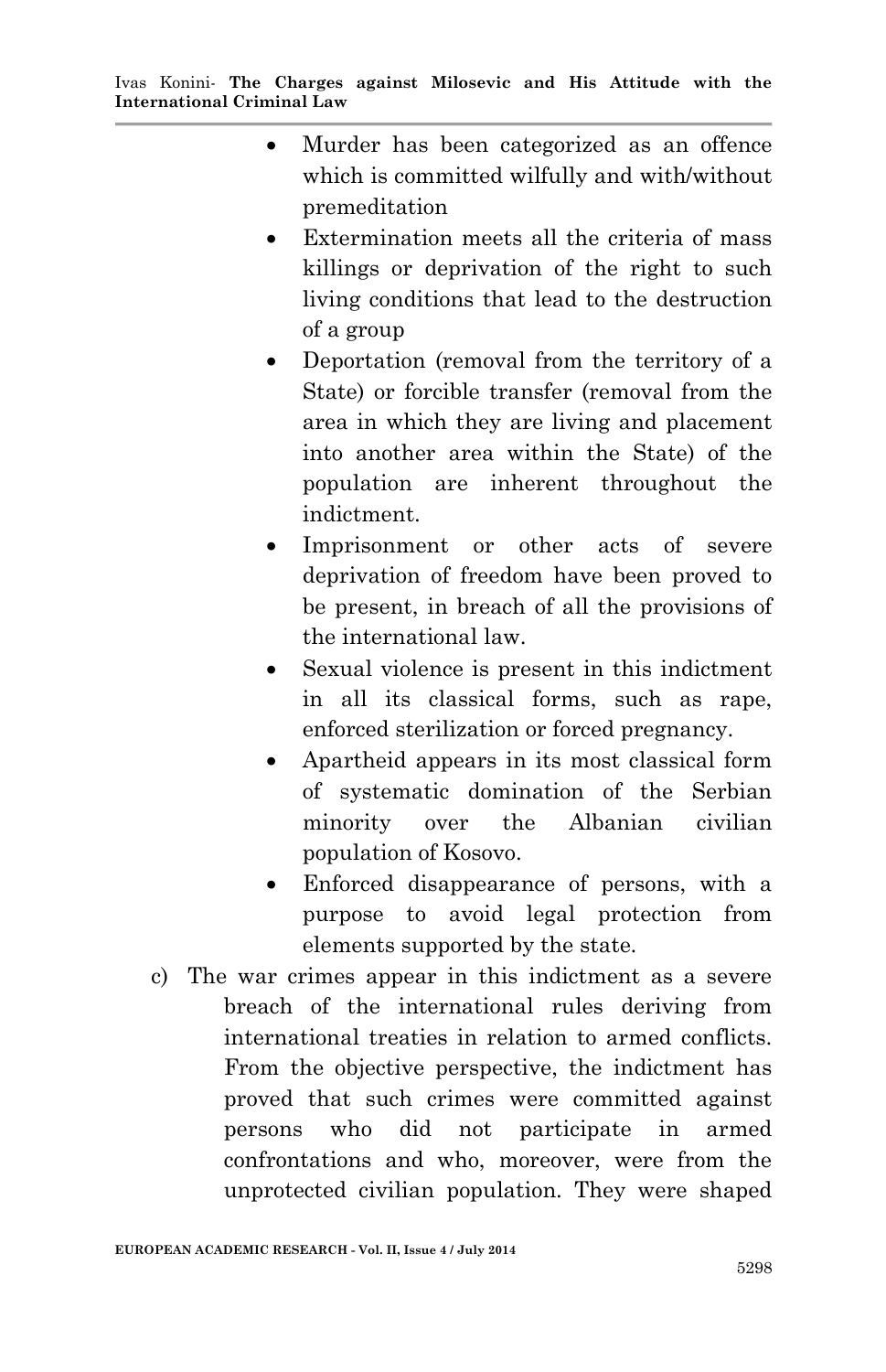through killings, ill-treatments, unlawful destruction of property, deprivation from legal defence or unlawful punishment, etc. All the above elements were proved to have been committed both deliberately and wilfully by completing the legal framework to be treated as war crimes.

#### **5. Legal facts**

During the time where Milosevic was president of the Former Republic of Yugoslavia, he was the main representative in the agreements reached between FRY and the International Community. He was part of the talks and signatory of crucial agreements, such as the Hague Conference of 1991, Paris negotiations of March 1993, the International Conference on the Former Yugoslavia January 1993, negotiations for the Vens-Owen peace plan that continued from January to May 1993, peace talks in Geneva, negotiations for a truce in Bosnia and Herzegovina, Dayton peace negotiations, etc. The violation committed against the agreements produced by these negotiations through criminal actions is one of the reasons that led to the inevitable conclusion of the wilful execution of the criminal platform of the crimes against humanity and breach of the war laws.

 From a legal perspective, all the actions and omissions referred to in this indictment have taken place in the territory of former Yugoslavia. During the entire period where the events in question took place, the involved countries have experienced a state of war, a state of international armed conflict and of partial occupation of their territories. The crimes committed by the indicted were inter alia breach of the rights and were directed against the persons protected by the Geneva Conventions of 1949. All the actions and omissions related to the charges property destruction, which constitute a severe breach of the Geneva Conventions of 1949, were directed to a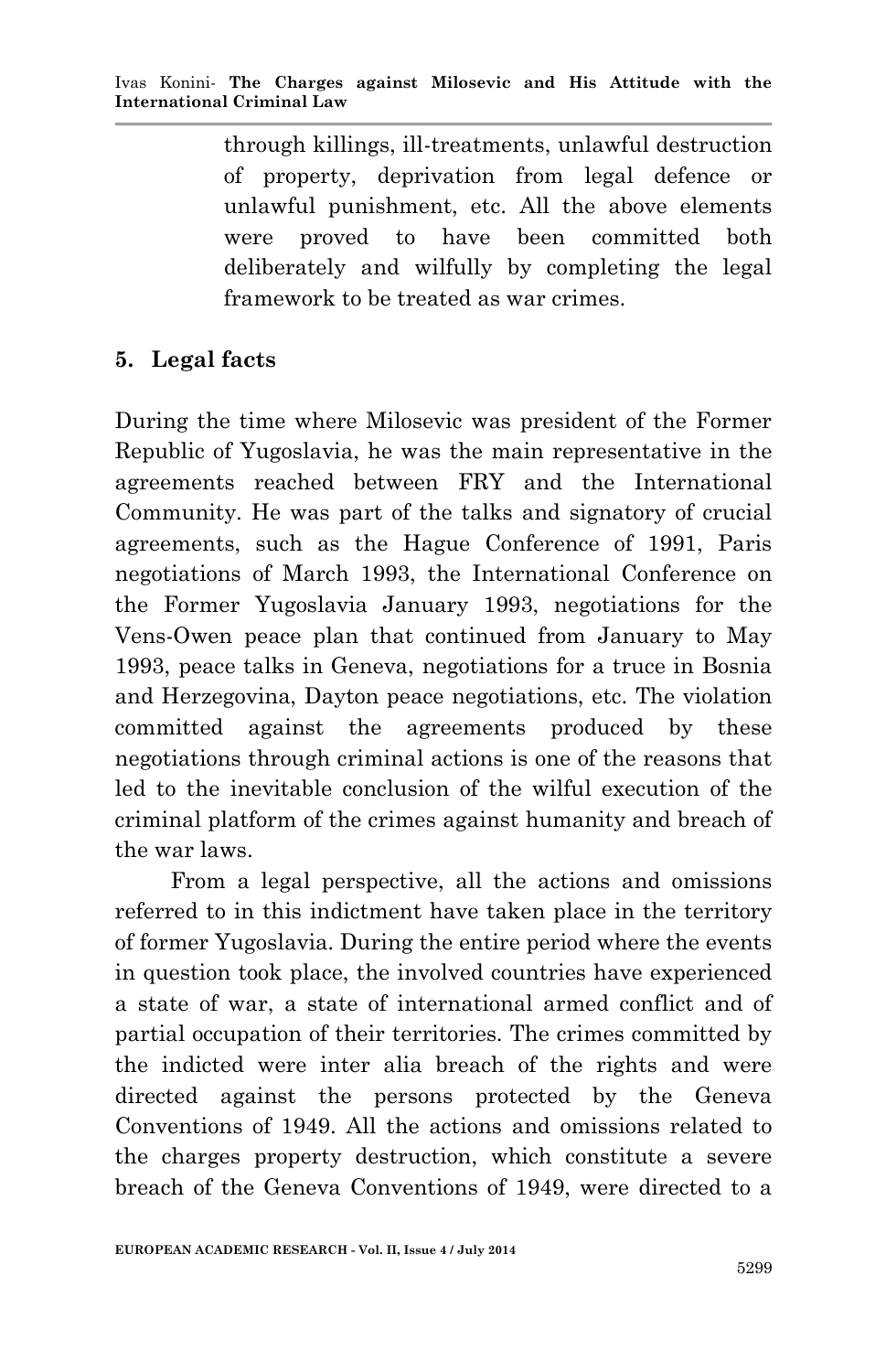"protected property", as provided for by the respective provisions of Geneva Conventions. Any behaviour that constitutes grounds for Crimes against Humanity was part of a wide or systematic attack against the civilian population of these countries.

 Under these conditions, for the entire period relevant to this indictment, Slobodan Milosevic had the obligation to observe the laws and customs governing armed conflicts, including the Geneva Conventions of 1949 and Additional Protocols thereof.

 This is why Milosevic should have been fully held accountable. We use the term "should have", as upon the finalization of all the international legal practices and the beginning of the trial against him, in conformity with the legal procedures established by the Statute of the Tribunal, the process was terminated because of the sudden death of Slobodan Milosevic.

#### **REFERENCES:**

- Original Indictment presented by Chief Prosecutor Carla del Ponte, to the International Criminal Tribunal against the individuals who were responsible of the crimes committed in the territory of Former Yugoslavia, Schedule no IT-01-50-1 of 8 October 2001.
- Prosecutor *v* Kordicit et al., Case IT-95-14-I of 10 November 1995, page 3; Prosecutor *v* Milosevic, Case IT-99-37-I, decision on the revision of indictment, Request for Additional Orders, 24 May 1999; Prosecutor *v* Milosevic et al., Case IT-01-51-I, indictment of 22 November 2001.
- Report of the International Law Commission, Session 49 of the United Nations.
- International Criminal Court Statute (Rome Statute), approved by the diplomatic conference of the United Nations on